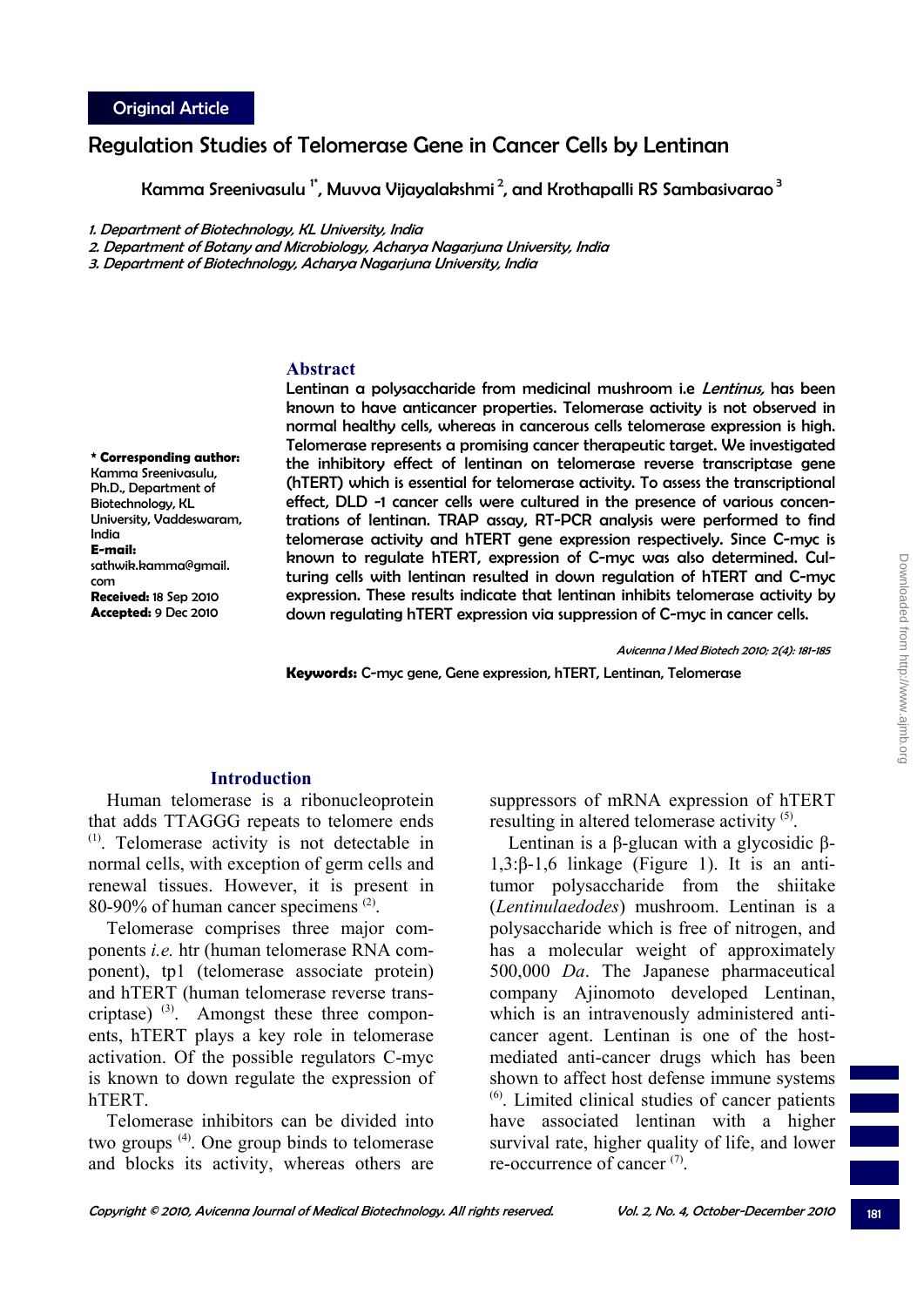

Figure 1. Lentinan beta glucan structure

The aim of present study is to determine the effect of lentinan on gene expression regulation of hTERT and C-myc.

### **Materials and Methods**

Lentinan was isolated from *lentinusedodes* (Yap and Ng, 2001). DLD-1 gastric cancer cell lines were cultured in RPMI-1640 medium containing freshly prepared DMSO solution of lentinan at various concentrations (0, 2, 4, 6, 8, 10 *ug/ml*). The final concentration of DMSO in the medium is  $0.1\%$  (v/v). Control cells were grown in medium supplemented with 0.1% DMSO.

Cytotoxicity of cell was evaluated by MTT assay which is based on the conversion of MTT to MTT-formazan by mitochondrial enzymes as previously described  $^{(8)}$ .

## *Telomerase activity*

Telomerase activity was measured by PCR based TRAP as previously described  $(9)$  using TRAPEZE ELISA telomerase detection kit based protocol (Chemicon, CA, USA).

The brief procedure is as follows:  $5 \times 10^5$ cells per well were seeded in 6-well plate and incubated with lentinan mixture at the above specified concentrations for 48 *hrs* at 37 °*C*. The cell pellet was then cooled on ice, lysed with CHAPS lysis (10 mMTris–HCl (pH=7.5), 1 *mM* MgCl2, 1 *mM* EDTA, 0.1 *mM* phenylmethyl sulfonylfluoride, 5 *mM* -mercaptoethanol, 0.5% (3-(3-cholamidopropyl) dimethylamino-1- propanesulfonate, and 10% glycerol) buffer for 30 *min* and centrifuged at 12,000× *g* at 4 *ºC* for 20 *min*.

The TRAP PCR reaction mixture contains 1 *µg* of protein from each cell extraction, a mixture of biotinylated TS primer, RP primer, internal control (K1primer and TSK1 template), 2.5 mMdNTPs and 2 *units* Taq DNA polymerase. The PCR was performed for 33 cycles at 94 *ºC* for 30 *sec*, 55 *ºC* for 30 *sec*, 72 *ºC* for 30 *sec* and followed by final extension at 72 *ºC* for 10 *min*. The PCR product was separated for determining the degree of telomeric repeats (by 10% nondenaturing polyacrylamide gel electrophoresis) and the telomerase level (by ELISA detection) as described below.

#### *Gene expression of hTERT, C-myc and* β*-actin*

After cultivation, total RNA was isolated from cells with total RNA extraction kit (qiagen). RT-PCR was performed as per kit (bio-rad) as per manufactures instructions using following primer (Table 1).

The PCR conditions were as follows: for hTERT and β-actin 35 cycles of denaturation at 95  $^{\circ}$ C for 30 *sec*, annealing at 59.2  $^{\circ}$ C for 30 *sec* and extension at 72  $^{\circ}$ C for 30 *sec*, respectively.

For C-myc β -actin 30 cycles of denaturation at 95 *<sup>o</sup> C* for 30 *sec* and extension at 72 *oC* for 30 *sec*, respectively. PCR products were loaded on 0.8% agarose gel containing ethidium bromide. The product bands were analysed using gene snap software (Syngene, NJ, USA). The relative intensity was calculated by normalizing with β actin.

#### **Results**

By MTT assay the percentage of viability was calculated by defining the absorption of cells without lentinan treatment as 100 percent (Figure 2) at 10 μ*l* concentration; also

| Table 1. List of primers |                           |                                 |  |  |  |  |
|--------------------------|---------------------------|---------------------------------|--|--|--|--|
| <b>Primers</b>           | Sequences $(5^2-3^2)$     | <b>Product</b><br>length $(bp)$ |  |  |  |  |
| <b>hTERT-F</b>           | CGGAAGAGTGTCTGGAGCAA      | 145                             |  |  |  |  |
| <b>hTERT-R</b>           | GGATGAAGCGGAGTCTGGA       |                                 |  |  |  |  |
| MYC-F                    | AAGTCCTGCGCCTCGCAA        | 249                             |  |  |  |  |
| <b>MYC-R</b>             | <b>GCTGTGGCCTCCAGCAGA</b> |                                 |  |  |  |  |
| $\beta$ -ACTIN-F         | GCTCGTCGTCGACAACGGCT      | 353                             |  |  |  |  |
| <b>B-ACTIN-R</b>         | CAAACATGATCTGGGTCATCTTCTC |                                 |  |  |  |  |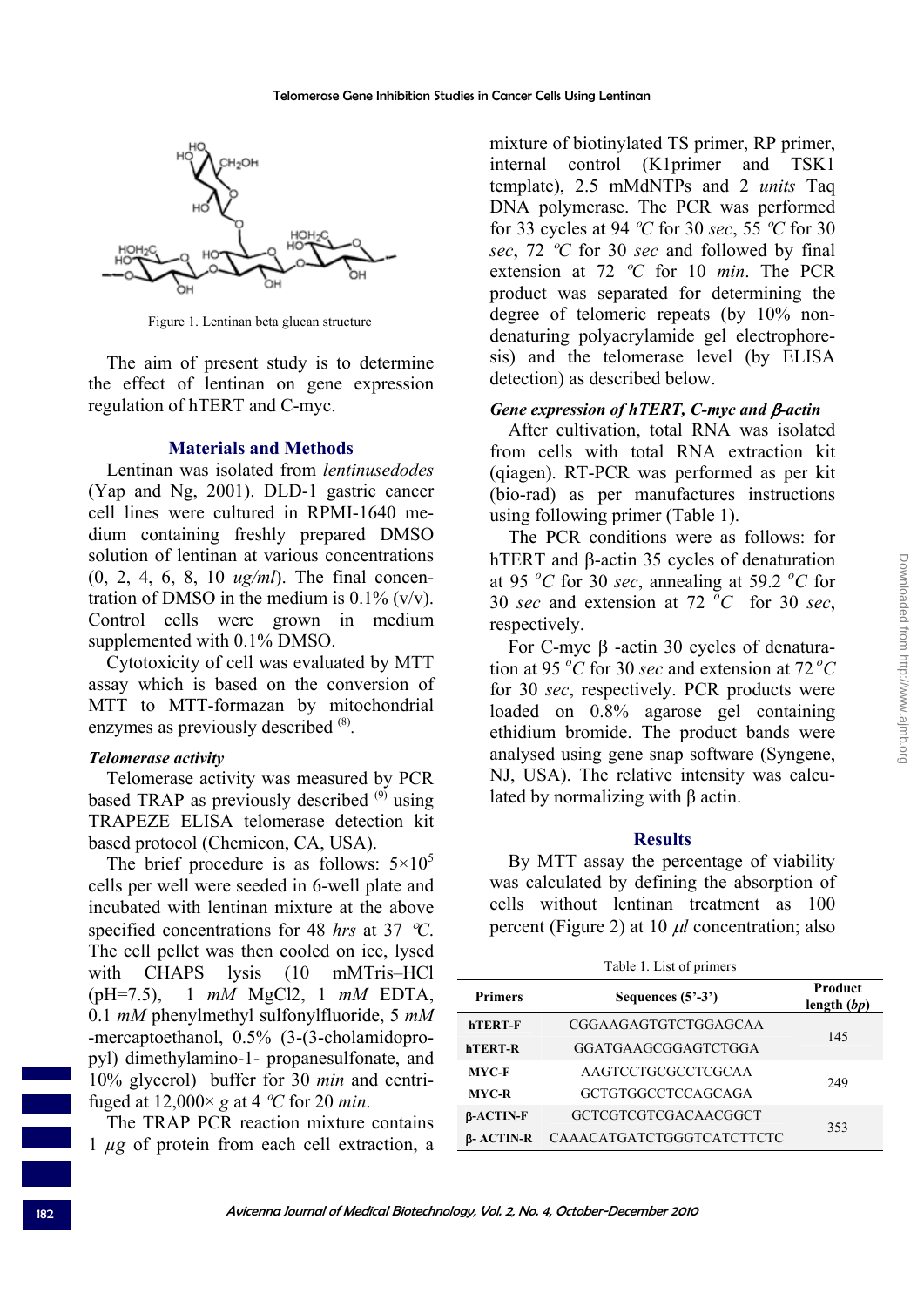



cell viability was observed above 75%.

DLD-1 cells were treated with lentinan at concentration 0,2,4,6,8,10 *ug/ml*. Telomerase activity was examined by TRAP assay. Decreased telomerase level was interpreted by reduction or disappearance of bands (Figure 3). Telomerase activity was determined by TRAPEZE-ELISA and levels were expressed as % relative activity (Figure 4).

 DLD-1cells were incubated for 48 *hrs* at lentinan concentrations of 0,2,4,6,8,10 *ug/ml*. Effect on gene expression was examined by RT-PCR (Figures 5 and 6). Percentage of band intensities was calculated with the aid of genesnap software (Tables 2 and 3). β actin is internal control of gene expression.

To evaluate the mechanism for telomerase inhibition by lentinan we investigated the effect of hTERT expression in DLD 1 cells using RT-PCR technique. For this, we treated DLD-1 cells with lentinan at concentration 0,2,4,6,8,10 *ug/ml* and then examined the telomerase activity by TRAP assay. We observed a decrease in telomerase level by reduction or disappearance of bands (Figure 4) Percentage of band intensities was calculated with the aid of genesnap software



Figure 3. Telomerase activity by TRAP assay



Figure 4. Telomerase levels estimation by TRAPEZE-ELISA



Figure 5. Effect of lentinan on hTERT gene expression (Lanes 1 through 6 represent 0, 2, 4, 6, 8 and 10 *ug/ml* lentinan concentrations at which DLD-1 gastric cancer cell lines were incubated; M is molecular weight marker)



Figure 6. Effect of lentinan on C-myc gene expression (Lanes 1 through 6 represent 0, 2, 4, 6, 8 and 10 *ug/ml* lentinan concentrations at which DLD-1 gastric cancer cell lines were incubated; M is molecular weight marker)

(Tables 2 and 3) β-actin is internal control of gene expression. Lentinan clearly inhibited the expression of hTERT mRNA in dose dependent manner, indicating that telomerase activity is modulated at the transcriptional level. Since C-myc is a known regulator of hTERT we investigated and confirmed that lentinan reduced the expression levels of Cmyc mRNA and hTERT expression (Figure 7). These observations suggest that lentinan decreases the telomerase activity by down regulating the hTERT expression via C-myc.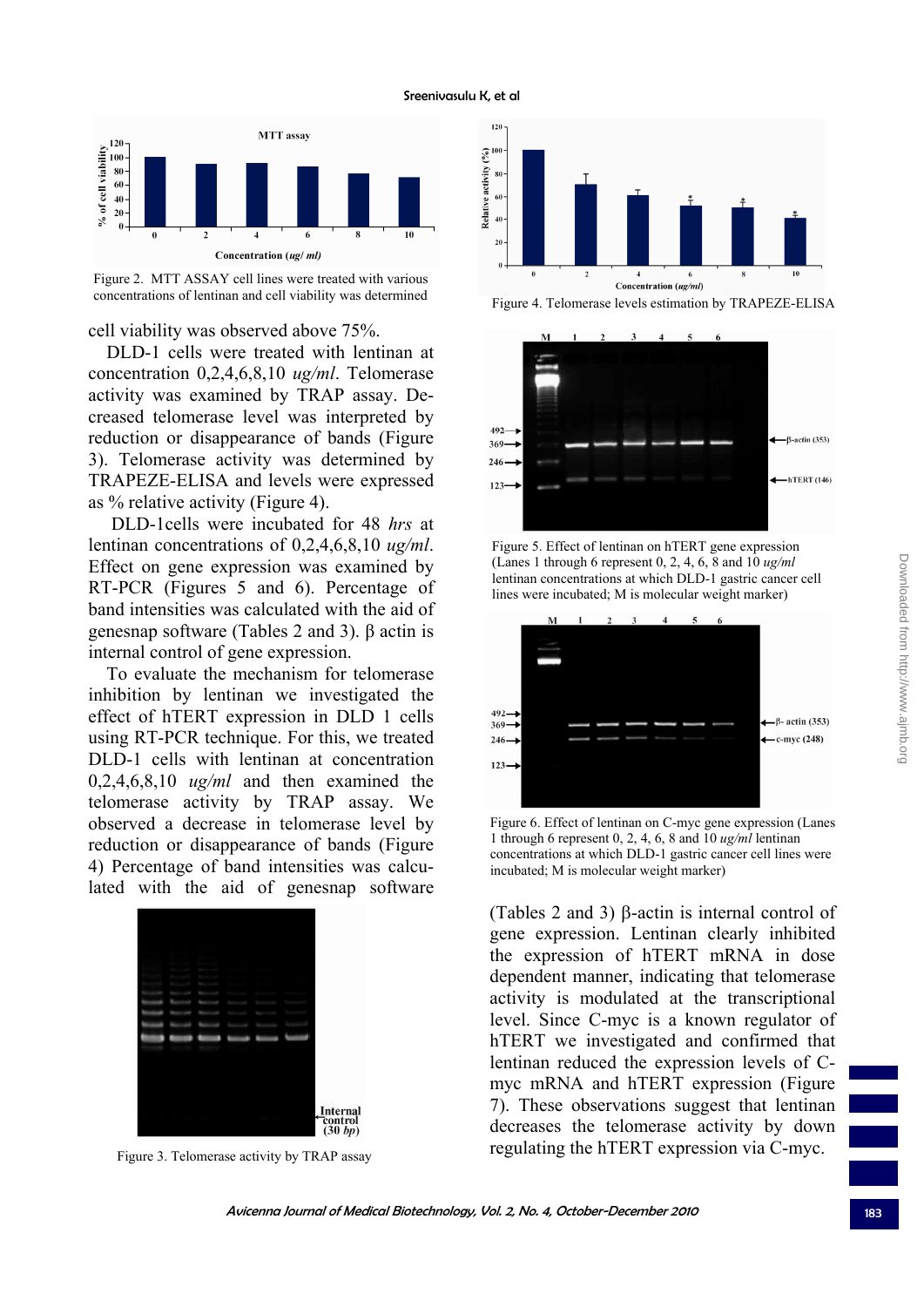Table 2. Relative band intensity of hTERT gene expression in DLD-1 cells.Results are the average of three independent experiments (genesnap software)

| Concentration<br>ug/ml  | % Relative intensity |              |       | <b>Mean</b> ±SEM | p-value |
|-------------------------|----------------------|--------------|-------|------------------|---------|
|                         |                      | $\mathbf{2}$ | 3     |                  |         |
| 0                       | 100                  | 100          | 100   | $100+0.00$       |         |
| $\mathbf{2}$            | 64.64                | 70.37        | 964   | $67.7 + 3.98$    | 0.053   |
| $\overline{\mathbf{4}}$ | 55.39                | 54 13        | 72.44 | $58.80 + 1.59$   | 0.005   |
| 6                       | 54.85                | 54 73        | 71.65 | $51.32 + 4.43$   | 0.029   |
| 8                       | 40.53                | 46.01        | 50.15 | $43.20 + 4.01$   | 0.018   |
| 10                      | 31.49                | 37.57        | 35.46 | $33.27 + 5.07$   | 0.020   |

Table 3. Relative band intensity of C-myc gene expression in DLD-1 cells. Results are the average of three independent experiments

| Concentration           | % Relative intensity |              |       | <b>Mean±SEM</b> | p-value |  |  |  |
|-------------------------|----------------------|--------------|-------|-----------------|---------|--|--|--|
| $\mu$ g/ml              |                      | $\mathbf{2}$ | 3     |                 |         |  |  |  |
| 0                       | 100                  | 100          | 100   | $100+0.00$      |         |  |  |  |
| $\mathbf{2}$            | 96.24                | 90.43        | 73.46 | $86.71 + 6.83$  | 0.54    |  |  |  |
| $\overline{\mathbf{4}}$ | 90.15                | 77.11        | 70.09 | $79.12 + 5.87$  | 0.23    |  |  |  |
| 6                       | 71.17                | 62.42        | 55.68 | $63.09 + 4.48$  | 0.051   |  |  |  |
| 8                       | 54.66                | 56.44        | 24.26 | $45.12 + 10.4$  | 0.03    |  |  |  |
| 10                      | 37.14                | 34.81        | 23.03 | 31.66+4.36      | 0.010   |  |  |  |



Figure 7. Effect of lentinan on hTERT and C-myc gene expression

# **Discussion**

Since most cancer cells possess telomerase activity, one probable advantage of telomerase targeted therapy would be its specificity on telomerase positive tumour cells, because most human somatic tissues are telomerase negative. On the basis of these observations various types of telomerase inhibitors have been discovered and developed. Such inhibitors include hTR antigens oligonucleotides (2'-0-methyl RNA and peptide nucleic acids). (9) Reverse transcriptase inhibitors (ex: 3' azido 3' deoxy-thymidine)<sup>(10)</sup> and natural products (ex.telomes-



Figure 8. Graph showing correlation of hTERT expression and C-myc expression in DLD-1 cells after lentinan incubation (genesnap software)

tatin and sulfoquinovosyldiacyl glycerol)  $(11)$ . These inhibitors directly inhibit telomerase activity. Modulators of mRNA expression of telomeral components (i.ehtert) have been regarded as another type of anti telomeral agents. These include all transretonoic acid  $(12)$ , 5, 6 –trans- 16 -ene - vitamin D3<sup> $(13)$ </sup> ceramide (14) and curcumin (15). These compounds act as supressors of hTERT mRNA expression which results in altered telomerase activity.

According to the previous studies there is a strong correlation between the expression of hTERT mRNA and telomerase activity in extract from culture cells and tissues (16) Modulators of hTERT expression are regarded as anti-telomeral agents. Our results are especially interesting in demonstrating that lentinan down regulates hTERT expression via C-myc (Figure 8). In this study, for the first time, we studied the effect of lentinan on hTERT gene expression.

#### **Conclusion**

These studies provide support for role of lentinan as chemopreventative agent against cancer cells. Chemoprevention as a scientific field, may be considered still at its infancy, and includes the use of natural or pharmacological agents to suppress, arrest or reverse carcinogenesis at its early stages. Natural products like genistein, resveratrol, curcumin, retinoic acid and epigallocatechin-3-gallate are proved as chemopreventive agents.

## **Acknowledgement**

Authors are very much thankful to management of KL University, Vijayawada for their